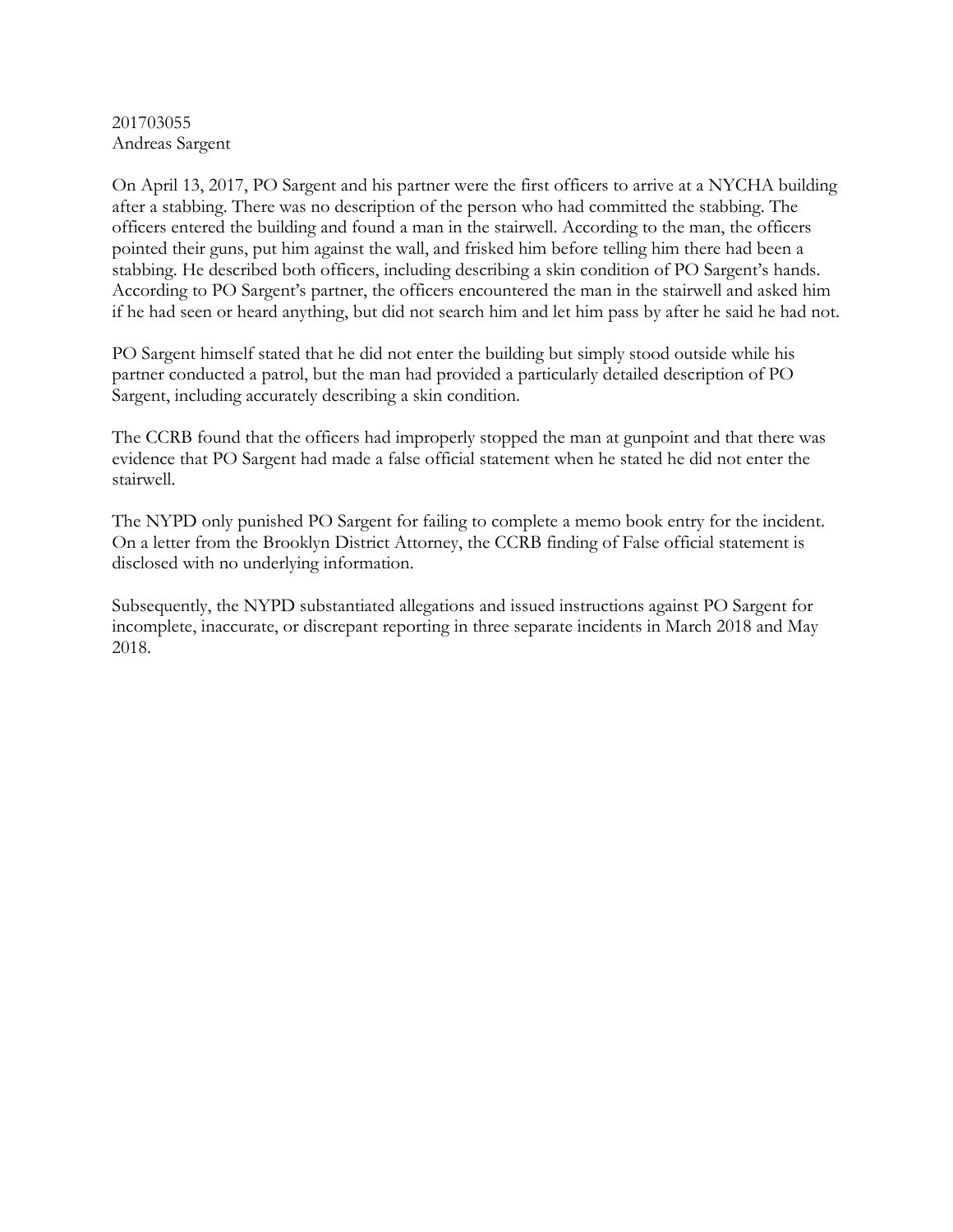# **CCRB INVESTIGATIVE RECOMMENDATION**

| Investigator:                      |                       | Team:                                                                                                                                           | <b>CCRB</b> Case #: | $\sqrt{ }$ Force              | Discourt.                          | U.S.<br>П  |
|------------------------------------|-----------------------|-------------------------------------------------------------------------------------------------------------------------------------------------|---------------------|-------------------------------|------------------------------------|------------|
| Harry Feigen                       |                       | Squad #13                                                                                                                                       | 201703055           | $\overline{\mathbf{y}}$ Abuse | O.L.<br>П                          | Injury     |
| Incident Date(s)                   |                       | Location of Incident:                                                                                                                           |                     | Precinct:                     | 18 Mo. SOL                         | EO SOL     |
| Thursday, 04/13/2017 8:20 PM       |                       |                                                                                                                                                 |                     | 67                            | 10/13/2018                         | 10/13/2018 |
| Date/Time CV Reported              |                       | CV Reported At:                                                                                                                                 | How CV Reported:    |                               | Date/Time Received at CCRB         |            |
| Thu, 04/13/2017 9:18 PM            |                       | IAB                                                                                                                                             | Phone               |                               | Thu, 04/20/2017 11:03 AM           |            |
| <b>Complainant/Victim</b>          | <b>Type</b>           | <b>Home Address</b>                                                                                                                             |                     |                               |                                    |            |
|                                    |                       |                                                                                                                                                 |                     |                               |                                    |            |
| <b>Subject Officer(s)</b>          | <b>Shield</b>         | <b>TaxID</b>                                                                                                                                    | <b>Command</b>      |                               |                                    |            |
| 1. POM Andreas Sargent             | 24928                 | § 87(2)(b)                                                                                                                                      | 067 PCT             |                               |                                    |            |
| 2. POM Christophe Mcdonald         | 23355                 | § 87(2)(b)                                                                                                                                      | 067 PCT             |                               |                                    |            |
| Officer(s)                         | <b>Allegation</b>     |                                                                                                                                                 |                     |                               | <b>Investigator Recommendation</b> |            |
| A. POM Andreas Sargent             |                       | Abuse of Authority: PO Andreas Sargent stopped 887(2)(b)                                                                                        |                     | Α.                            | § 87(2)(g)                         |            |
| <b>B</b> . POM Christophe Mcdonald | \$87(2)(b)            | Abuse of Authority: PO Christopher Mcdonald stopped                                                                                             |                     | B                             | § 87(2)(g)                         |            |
| C. POM Andreas Sargent             |                       | Force: PO Andreas Sargent pointed his gun at \$87(2)(b)                                                                                         |                     | C                             | § 87(2)(g)                         |            |
| D. POM Christophe Mcdonald         | § 87(2)(b)            | Abuse of Authority: PO Christopher Mcdonald searched                                                                                            |                     | D                             | \$87(2)(g)                         |            |
| E. POM Christophe Mcdonald         | $arrest$ $8 87(2)(b)$ | Abuse of Authority: PO Christopher Mcdonald threatened to E.                                                                                    |                     |                               | § 87(2)(g)                         |            |
| F. POM Christophe Mcdonald         |                       | Abuse of Authority: PO Christopher Mcdonald refused to<br>provide his shield number to \$87(2)(b)                                               |                     | F                             | § 87(2)(g)                         |            |
| $§ 87(4-b), § 87(2)(g)$            |                       |                                                                                                                                                 |                     |                               |                                    |            |
| $\S 87(4-b), \ \S 87(2)(g)$        |                       |                                                                                                                                                 |                     |                               |                                    |            |
| § 87(4-b), § 87(2)(g)              |                       |                                                                                                                                                 |                     |                               |                                    |            |
| $§ 87(4-b), § 87(2)(g)$            |                       |                                                                                                                                                 |                     |                               |                                    |            |
| K. POM Andreas Sargent             |                       | Other: There is evidence suggesting PO Andreas Sargent<br>provided a false official statement in violation of Patrol<br>Guide Procedure 203-08. |                     | $K$ .                         | \$87(2)(g)                         |            |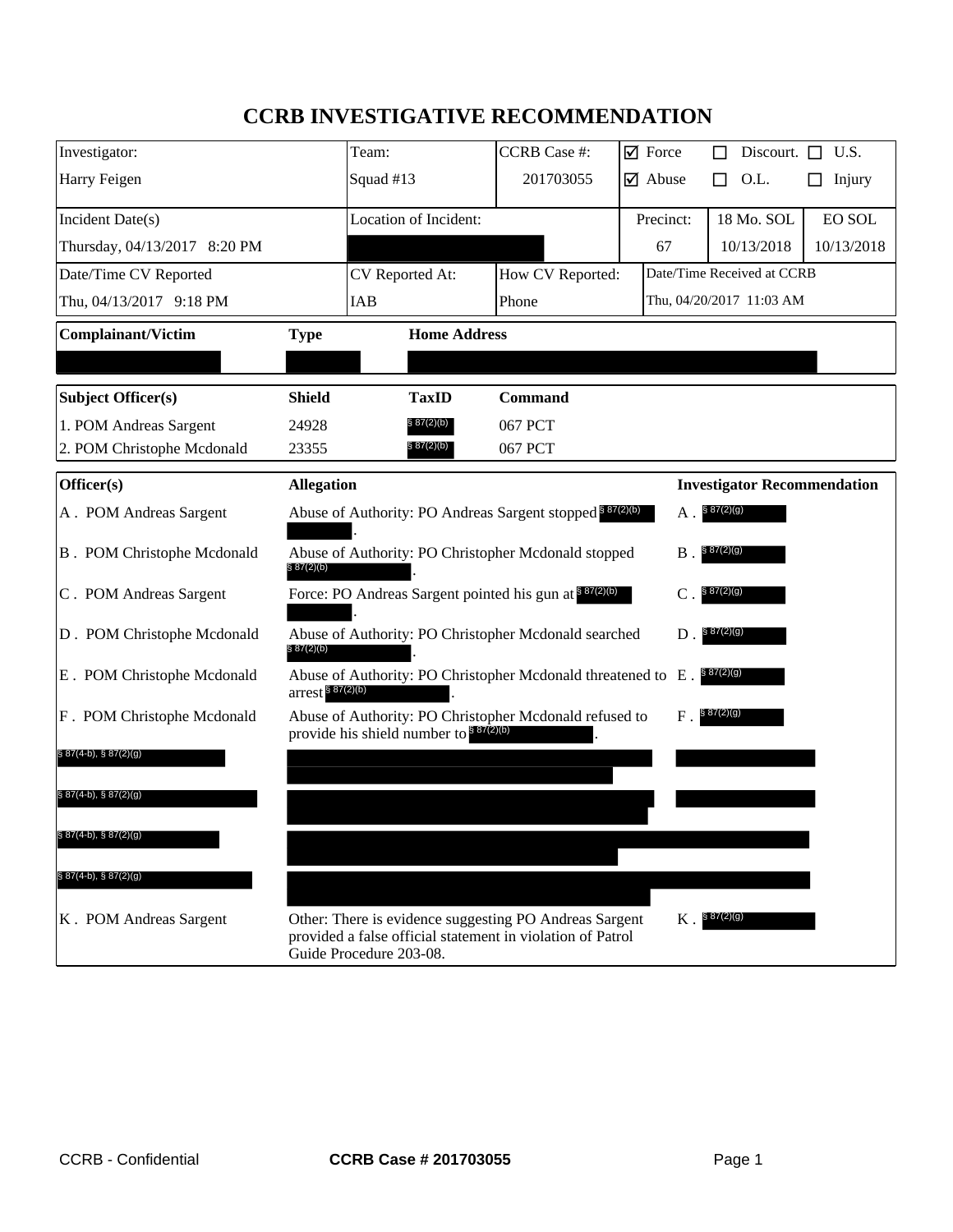### **Case Summary**

Tiled this complaint with IAB by phone, generating log number 17-13391. The case was received at the CCRB on April 20, 2017. On April 13, 2017, 887(2)(b)

On April 13, 2017, at approximately  $8:20$  p.m.,  $87(2)(b)$  left his apartment, which is located at **887(2)(b)** in Brooklyn. He walked down a stairwell to the **strate.** Where he was stopped by PO Andreas Sargent and PO Christopher McDonald, both of the 67<sup>th</sup> Precinct (**Allegations A and B**). PO Sargent had his gun pointed at and told \$87(2)(b) to "Freeze" (**Allegation C**). \$87(2)(b) told the officers he was not armed, and then they told him that they were investigating a stabbing that had just occurred in the building. Both officers moved 887(2)(b) so his back was against a wall, and then PO McDonald searched inside of **\$87(2)(b)** s pants pockets (**Allegation D**). PO In he was free to go, and also told him not to say anything about the stop or he would be arrested (**Allegation E**). **887(2)(b)** told the officers that what they did was not right, and asked PO McDonald for his shield number, which PO McDonald did not provide (**Allegation F**). 887(2)(b) then continued descending the stairs to leave his building, and the officers continued conducting their vertical patrol. 887(4-b), 887(2)(9) McDonald told<sup>§ 87(2)(b)</sup> Socated at \$87(2)(b)<br>
Socated at \$87(2)(b)<br>
socated and told \$<br>
was not armed, and<br>
urred in the buildin<br>
n PO McDonald socated<br>
b) or he would be a<br>
s not right, and ask<br>
vide (Allegation I<br>
lding, and the official<br>
ding,

# **Mediation, Civil, and Criminal Histories**

- This case was not suitable for mediation, due to the IAB investigation of  $\sum_{n=1}^{\infty}$ s complaint.
- A notice of claim request was submitted on June 1, 2017. It will be added to the case file upon its receipt (01 Board Review).
- $\bullet$  § 87(2)(b)

### **Civilian and Officer CCRB History**

- This is  $8\frac{87(2)}{6}$  s first CCRB complaint.
- PO Sargent has been a member of service for ten years. There are no substantiated allegations on his record, 887(2)(9)
- PO Christopher McDonald has been a member of service for eight years. There are no substantiated allegations on his record  $\frac{887(2)(9)}{6}$ .

Page 2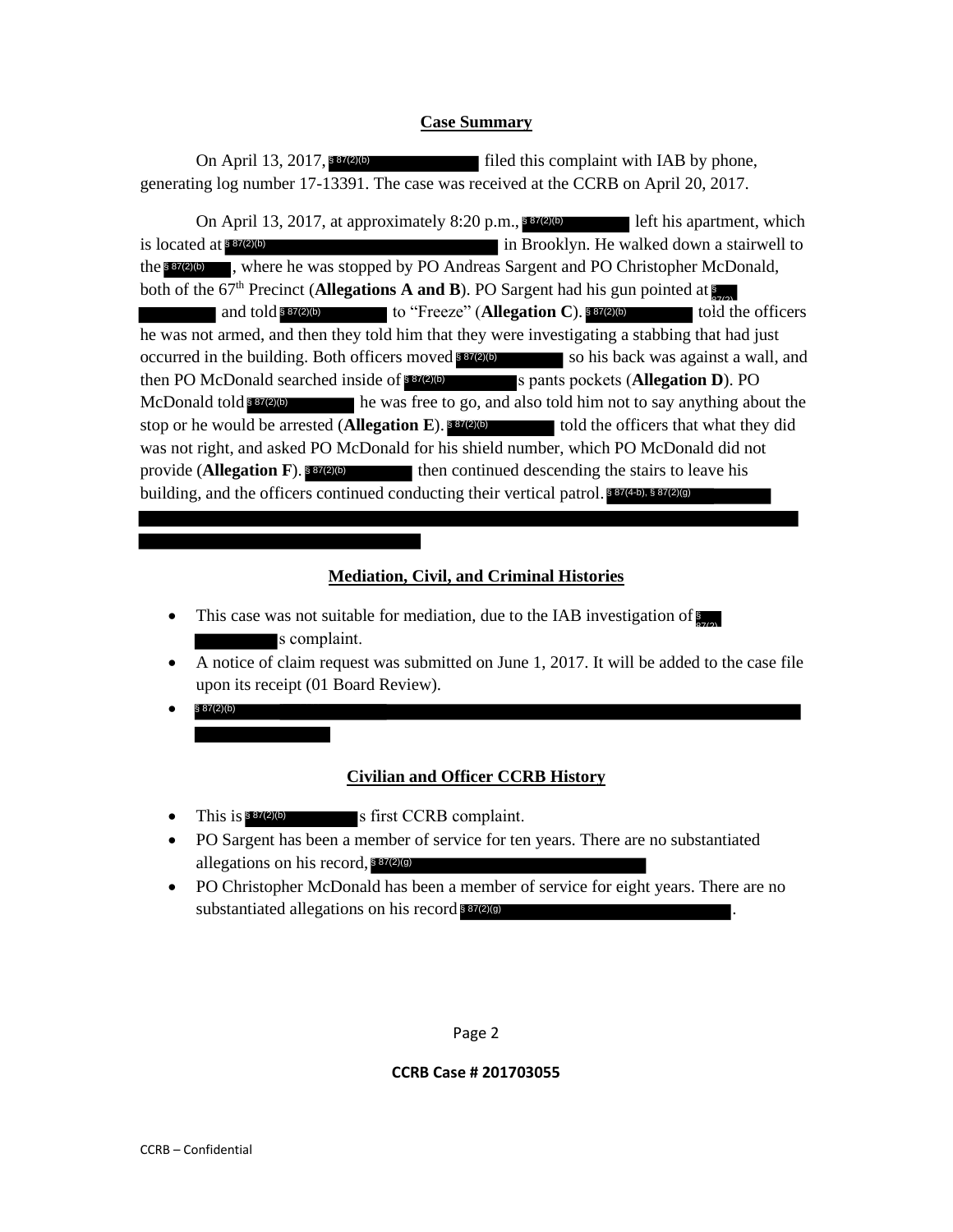### **Findings and Recommendations**

### **Explanation of Subject Officer Identification**

PO Sargent denied that he ever entered **857/270** during this incident, and that he ever stopped 887(2)(b) or had any other interaction with him. Rather, he stated he remained outside of the building setting up a crime scene. He stated he did not know if PO McDonald entered the building to conduct a vertical patrol (03 Board Review).

PO McDonald stated that he and PO Sargent entered the building to conduct a vertical patrol within minutes of arriving at  $84(2)$ on the fifth floor of the building while conducting the patrol  $(04$  Board Review). PO McDonald and PO Sargent were the first two officers to arrive at this location after the report of the stabbing, and no other officers had arrived at the time that they conducted this vertical patrol. and that they encountered

described the first subject officer as a 6'0" tall, muscular black male in his mid-30s, and the second subject officer as a 5'6" tall, average-built black male in his early 30s, with a skin condition that gave him a blotchy skin complexion on his hands (05 Board Review). PO Sargent is a 5'7" tall, 160-pound, 837(2)(b) old black male, and PO McDonald is a  $6'0''$  tall, 270-pound,  $80\%$  -old black male. Additionally, according to the IAB callout materials, the ICO assistant of the 67<sup>th</sup> Precinct, PO Calvo, told Lt. John Orrechia of IAB that PO McDonald is the only officer in the  $67<sup>th</sup>$  Precinct with the aforementioned skin condition on his hands (06 Board Review). § 87(2)(b) **PO** Sargent denied that he ever entered **scener**<br>that he ever stopped **Enterm**<br>that he ever stopped **Entermanned** outside of the building setting up a crime so<br>McDonald entered the building to conduct a vertical p<br>PO McD

§ 87(2)(g)

**Allegation A: Abuse of Authority – PO Andreas Sargent stopped**  § 87(2)(b)

**Allegation B: Abuse of Authority – PO Christopher McDonald stopped**  § 87(2)(b)

**Allegation C: Force – PO Andreas Sargent pointed his gun at**  § 87(2)(b)

**Allegation D: Abuse of Authority – PO Christopher McDonald searched**  § 87(2)(b)

**Allegation E: Abuse of Authority – PO Christopher McDonald threatened to arrest** 

Page 3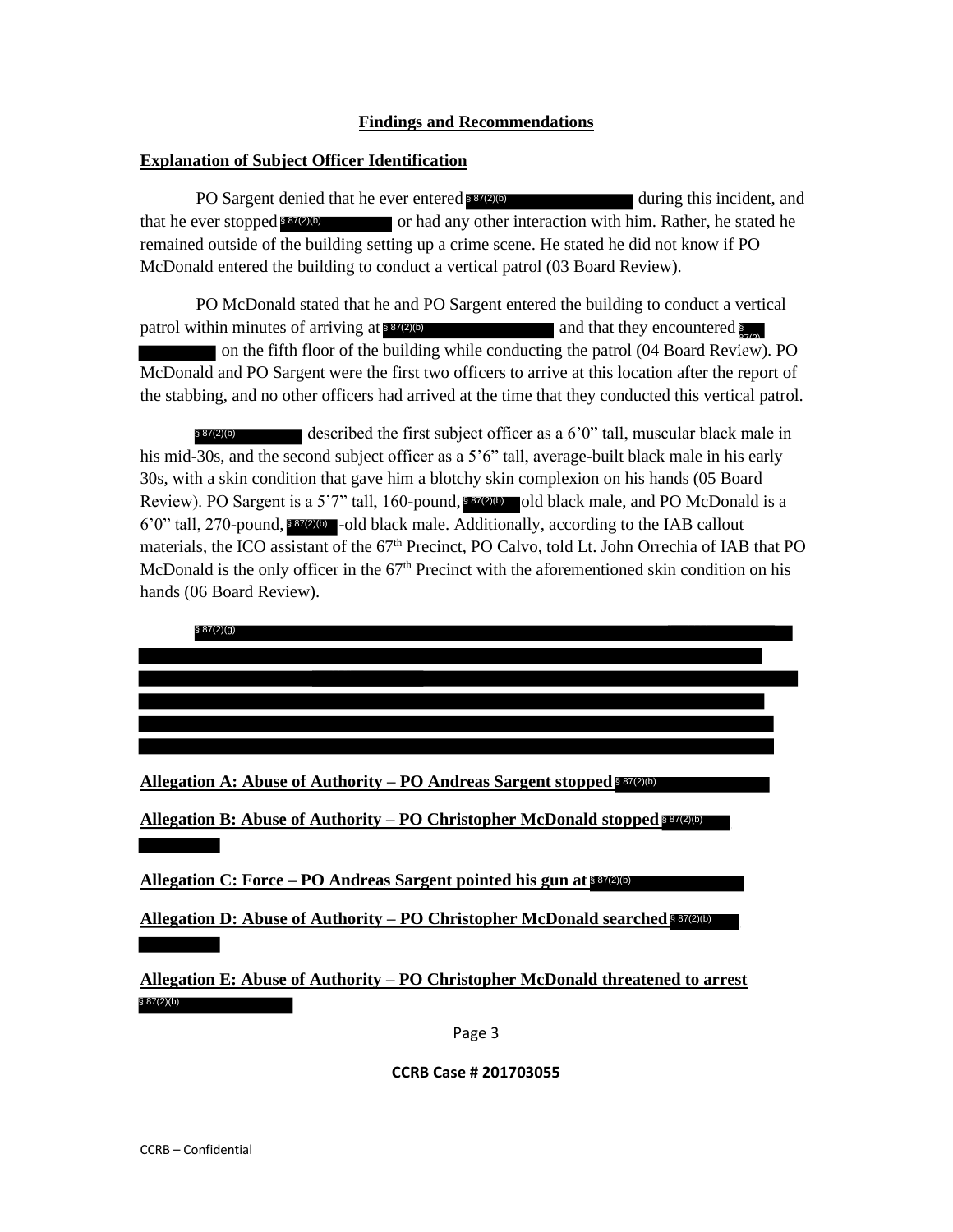# **Allegation F: Abuse of Authority – PO Christopher McDonald refused to provide his shield number to**  § 87(2)(b)

alleged that after he descended a flight of stairs to the  $887(2)$  of his building, PO Sargent and PO McDonald approached him from the stairs leading from the **\$37(2)(b)** . PO Sargent had his gun pointed at 887(2)(b) and told him to "Freeze." told the officers he did not have any weapons and asked why PO Sargent was pointing his gun at him. The officers told **87(2)(b)** they were investigating a stabbing in the building, and asked him to come with them. **837(2)(b)** asked why he would go with them if he had not done anything, at which point PO Sargent told PO McDonald that was not cooperating. The officers then grabbed  $\frac{1}{8}$   $\frac{87(2)}{6}$  placed him against a wall, and PO McDonald asked 887(2)(b) if he had anything sharp on him. 887(2)(b) stated he did not, and PO McDonald then searched inside of his pants pockets. PO McDonald then asked **\$87(2)(b)** for his name, address, date of birth, and phone number, and **\$** provided this information. PO McDonald told not to say anything 87(2) § 87(2)(b) (b) about the stop or he would be arrested for not cooperating. \$37(2)(b) asked PO McDonald for his shield number, and PO McDonald stated it was "confidential," and did not provide it. then continued down the stairs to exit his building. alleged that the offere he descended a flight of stats to the **Energy** and the state of the conference of the offeres he did not have any weapons and asked why PO Sargen and bis gun pointed at  $\frac{36769}{2}$  and told him t

 He alleged that one of the officers pointed his gun at  $\frac{887(2)}{6}$  when the officers first approached him, and that the other officers proceeded to search his pockets. **837(2)(b)** asked for the officers' names, and they did not  $\blacksquare$  did not allege a threat of arrest in this statement, but did state that one of the officers warned him not to say anything about the officer having his gun drawn earlier (07 Board Review). provide them to him. \$87(2)(b)

PO McDonald stated that he and PO Sargent conducted a vertical patrol of the building within several minutes of arriving at  $87(2)(b)$  As they reached the floor,  $\frac{1}{2}$  floor, they came across  $\frac{887(2)(b)}{87(2)}$  who was descending from the  $\frac{37(2)}{87(2)}$  floor staircase. PO  $\overline{\text{McDonald}}$  asked **s**  $\overline{\text{sgn}}$  if he knew anything regarding a gunshot, a fight, or anything of that nature.  $$87(2)(b)$  replied that he had heard screaming on the  $$87(2)$  floor, but he stated he did not know anything else. PO McDonald told to be careful, as someone in § 87(2)(b) (b)the area could have a gun, knife, or other weapon, and that someone had just been killed in front then continued descending the stairs while the officers continued with their vertical patrol. PO McDonald denied that PO Sargent pointed his gun at or had his gun drawn during the incident. PO McDonald denied that asked  $\sum_{n=1}^{\infty}$ anything else, that he searched 887(2)(b) that he ever threatened to arrest \$ and that  $\frac{1}{8}$   $\frac{1}{2}$  asked him for his shield number. PO McDonald also denied that the officers had received a description of the perpetrator of the stabbing, that he made any observations about  $\frac{87}{20}$  that made him suspect he was involved in the stabbing, and they came across \$87(2)(b) that nature.  $$87(2)(b)$ of the building,  $$87(2)(b)$ 

Page 4

### **CCRB Case # 201703055**

§ 87(2)(g)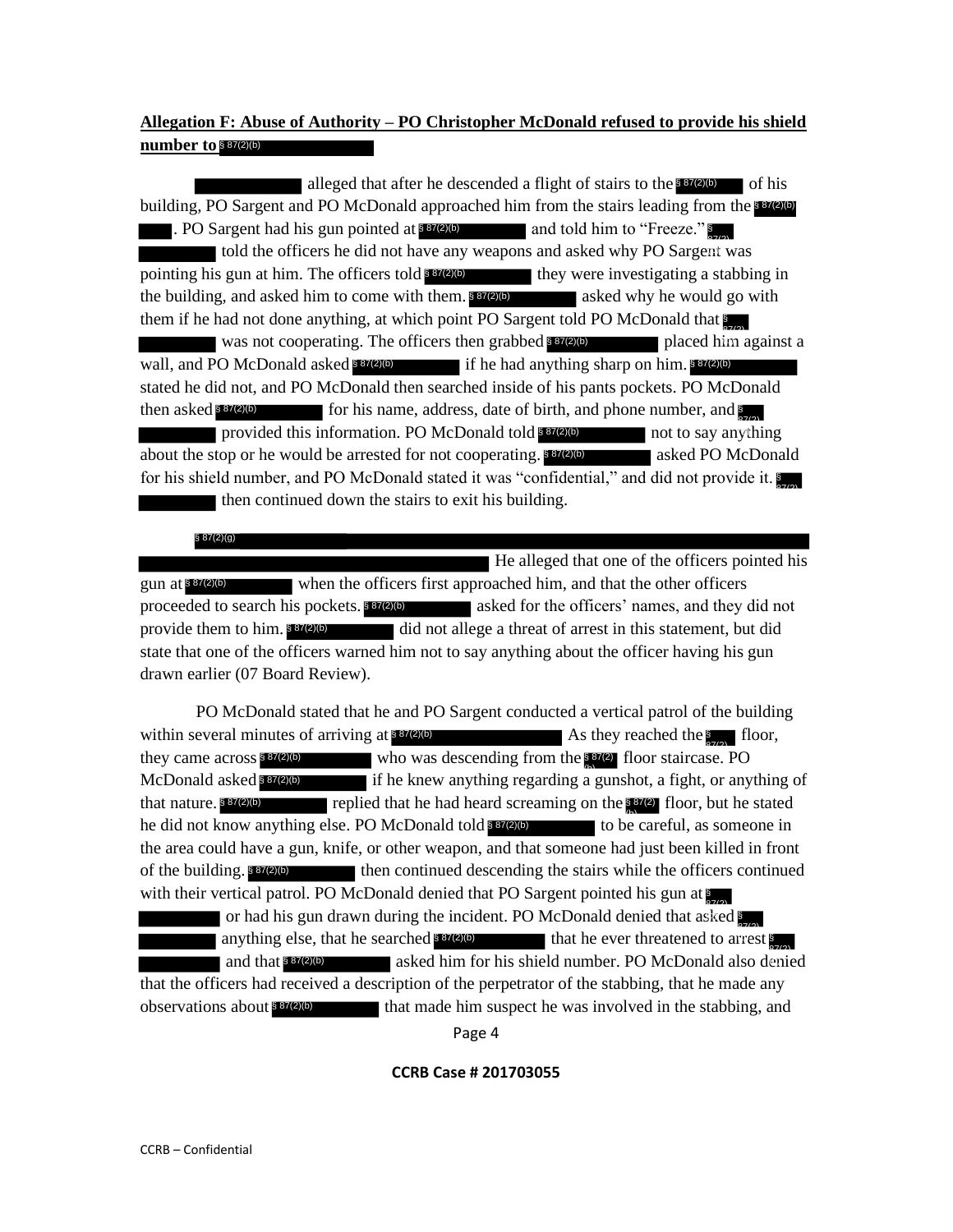that he made any observations about 887(2)(b) which made him believe he was armed. had a calm demeanor while speaking with the officers, and there were no bulges on his person. There were no factors which caused PO McDonald to suspect 887(2)(b) of any crimes during this interaction.

While PO Sargent was consistent with his partner that they were the first officers to arrive at  $\frac{887(2)}{6}$  during this incident, he denied ever entering the building at that location, as discussed in the officer identification section. He denied conducting a vertical patrol with PO McDonald, and he denied stopping 887(2)(b) When shown a photograph of PO Sargent stated he did not recognize him. PO Sargent denied pointing his gun at § 87(2)(b) observing PO McDonald search § 87(2)(b) hearing PO McDonald threaten to arrest 887(2)(b) and hearing \$87(2)(b) ask PO Sargent for his shield number. PO Sargent also denied that the officers received any description or other information in regards to a perpetrator of the stabbing.

The event report for this incident confirms that there was no description or any other information regarding the suspect of the stabbing provided to the officers during this incident. The job came over the radio at 8:13 p.m., and the anti-crime unit (to which PO McDonald and PO Sargent were assigned) arrived at the location at 8:16 p.m. They were the first police unit listed as having arrived at the location (08 Board Review).



In order to stop an individual, an officer must have reasonable suspicion that that person has committed or is about to commit a crime. For reasonable suspicion to exist, an officer must have an objective and particularized basis to suspect an individual is involved in criminal activity. Patrol Guide Procedure 212-11 (09 Board Review). Merely observing an individual at a location where a violent crime has recently occurred does not grant an officer reasonable suspicion to detain that person, absent a description of a suspect, or any other factors linking the individual to the crime. People v. Dickerson, 153 A.D.2d 897 (1989) (10 Board Review). In order for an officer to point his gun at an individual, that person must have caused the officer to reasonably fear for his or her safety. PD vs. Gliner, OATH Index No. 955/00 (Sept. 6, 2000) (11 Board Review). In order to search an individual, an officer must have probable cause to arrest that person. Otherwise, the officer must reasonably believe, after having frisked the individual, that

Page 5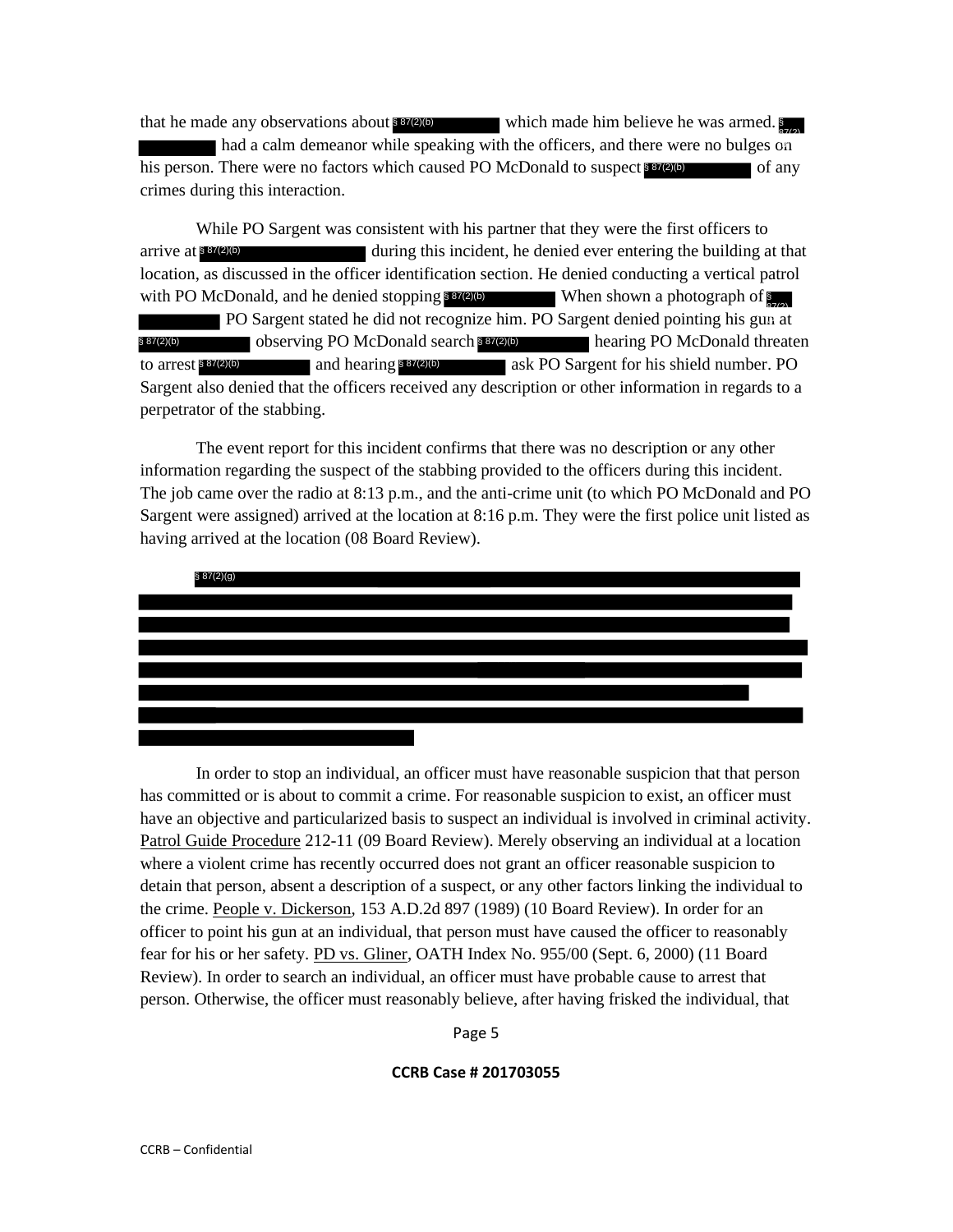the person is armed. People v. Williams, 217 A.D.2d 1007 (1995) (12 Board Review). An officer must provide his name and shield number when requested by a civilian. Patrol Guide Procedure 203-09 (13 Board Review).

| § 87(2)(g)            |  |  |
|-----------------------|--|--|
|                       |  |  |
|                       |  |  |
|                       |  |  |
|                       |  |  |
|                       |  |  |
|                       |  |  |
|                       |  |  |
| \$87(2)(9)            |  |  |
|                       |  |  |
|                       |  |  |
|                       |  |  |
| \$87(2)(g)            |  |  |
|                       |  |  |
|                       |  |  |
|                       |  |  |
|                       |  |  |
|                       |  |  |
| § 87(4-b), § 87(2)(g) |  |  |
|                       |  |  |
|                       |  |  |
|                       |  |  |
|                       |  |  |
|                       |  |  |
|                       |  |  |
|                       |  |  |
|                       |  |  |
|                       |  |  |
| § 87(4-b), § 87(2)(g) |  |  |
|                       |  |  |
|                       |  |  |
|                       |  |  |
|                       |  |  |
|                       |  |  |
|                       |  |  |
|                       |  |  |
|                       |  |  |
|                       |  |  |
|                       |  |  |

Page 6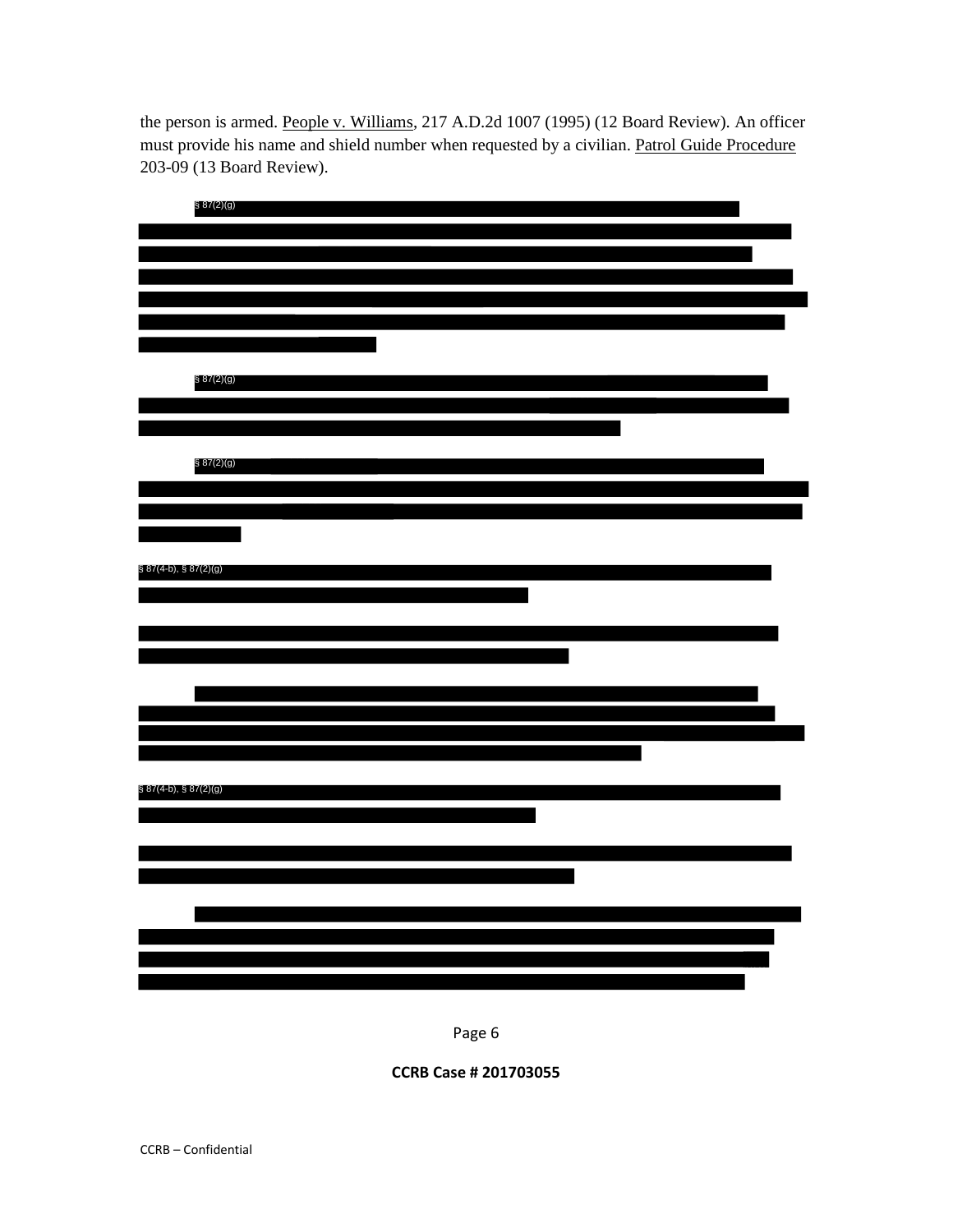# Squad: 13

| Investigator: |                 |       |      |
|---------------|-----------------|-------|------|
|               | Signature       | Print | Date |
| Squad Leader: |                 |       |      |
|               | Title/Signature | Print | Date |
| Reviewer:     |                 |       |      |
|               | Title/Signature | Print | Date |

\_\_\_\_\_\_\_\_\_\_\_\_\_\_\_\_\_\_\_\_\_\_\_\_\_\_\_\_\_\_\_\_\_\_\_\_\_\_\_\_\_\_\_\_\_\_\_\_\_\_\_\_\_\_\_\_\_\_\_\_\_\_\_\_\_\_\_\_\_\_\_\_\_\_\_\_\_\_

Page 7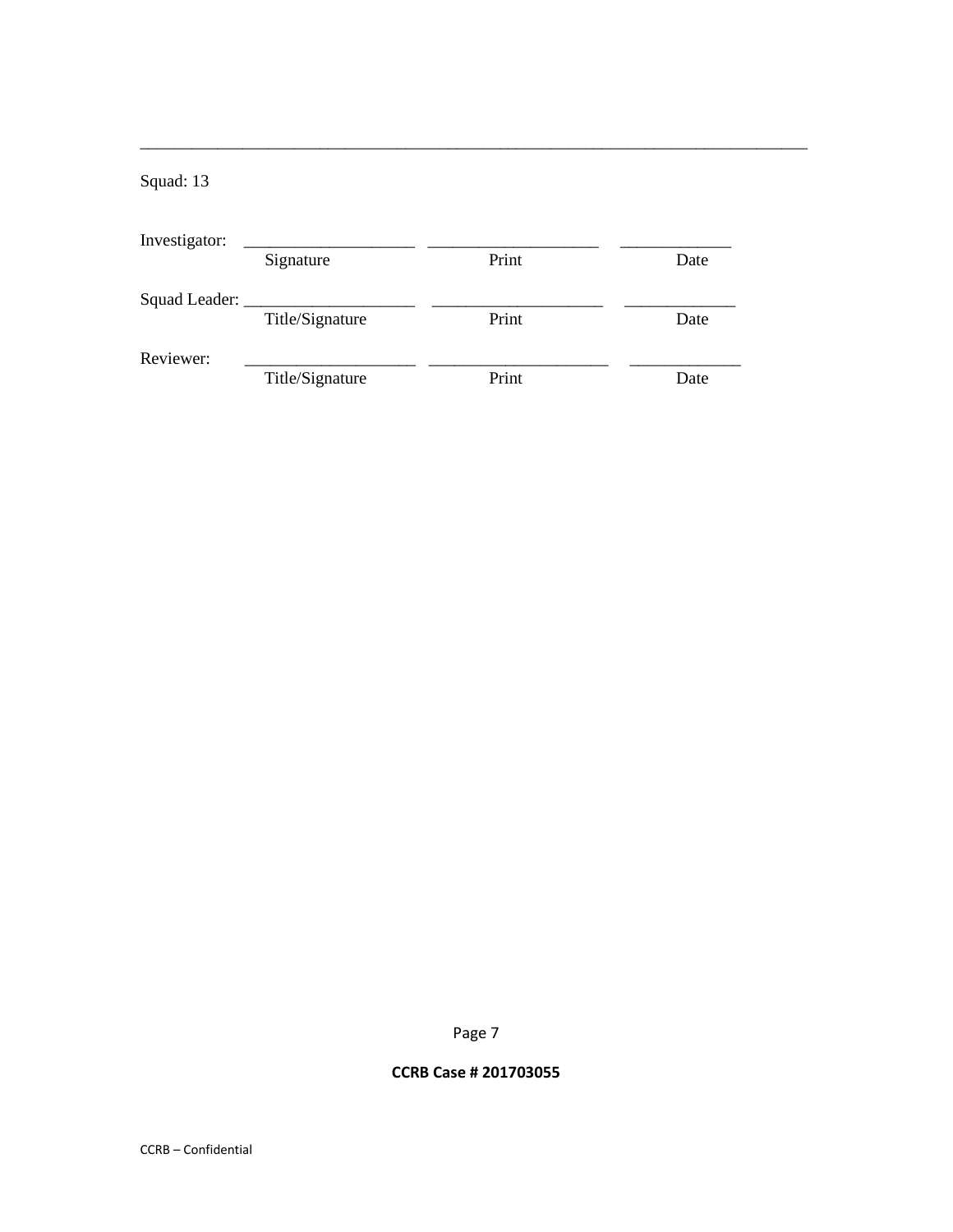

Eric Gonzalez [INSERT NAME] [INSERT NAME]

# (INSERT DATE]

(INSERT D/C INFO]

Re: [INSERT CASE NAME] Kings County Dkt./Ind. No. [#########]

In connection with the above-named case, the People voluntarily provide the following information regarding: MOS NAME:<br>MOS NAME: SARGE<br>MOS TAX:

MOS NAME: SARGENT, ANDREAS

in satisfaction (to the extent applicable) of their constitutional, statutory, and ethical obligations. Further, the People reserve the right to move in limine to preclude reference to this information, or otherwise to object to its use and/or introduction into evidence.

### Disclosure #1:

THE NYPD ENTERED A DISPOSITION OF MINOR PROCEDURAL VIOLATION, DATED 04/26/2017, AGAINST MOS SARGENT:

ALLEGATION(S):

1. MEMOBOOK INCOMPLETE/IMPROPER (CASE STATUS: CLOSED ON 04/21/2017 ACTION TAKEN: LETTER OF INSTRUCTION ISSUED

### Disclosure #2:

THE NYPD SUBSTANTIATED THE FOLLOWING ALLEGATION(S), DATED 03/05/2018, AGAINST MOS SARGENT: ALLEGATION(S):

1. REPORTINCOMPLETE/INACCURATE -PROPERTYCLERKINVOICE

2. INVOICE DISCREPANCY - LAB - MARIJUANA

(CASE STATUS: CLOSED ON 05/30/2018

ACTION TAKEN: VERBAL INSTRUCTIONS

### Disclosure #3:

THE NYPD SUBSTANTIATED THE FOLLOWING ALLEGATION(S), DATED 05/09/2018, AGAINST MOS SARGENT: ALLEGATION(S):

1. REPORTINCOMPLETE/INACCURATE -PROPERTYCLERKINVOICE

2. INVOICE DISCREPANCY-LAB-CONTROLLED SUBSTANCE

(CASE STATUS: CLOSED ON 05/19/2018.

ACTION TAKEN: VERBAL INSTRUCTIONS